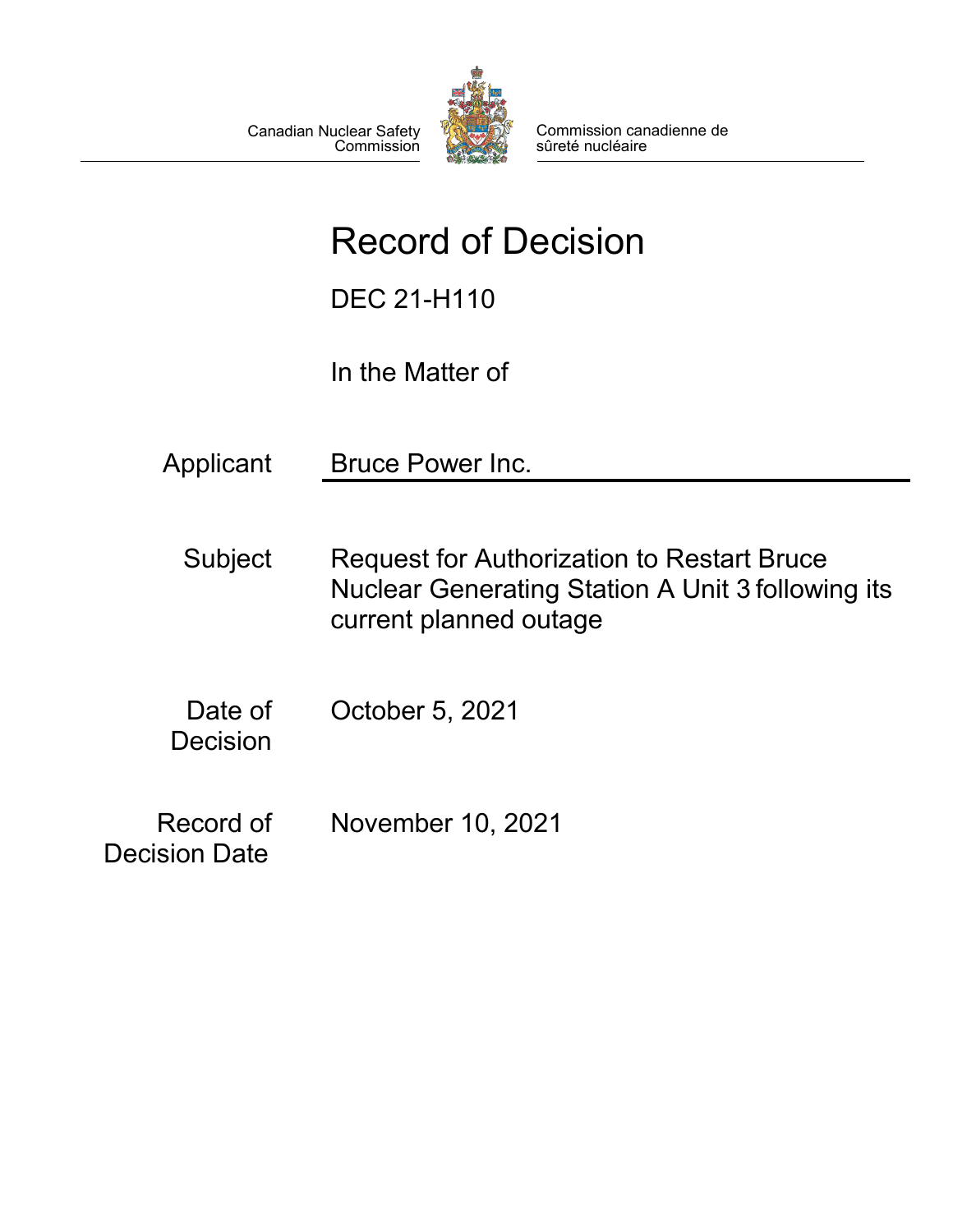## **RECORD OF DECISION – DEC 21-H110**

| Applicant:            | Bruce Power Inc.                                                                                     |
|-----------------------|------------------------------------------------------------------------------------------------------|
| Address/Location:     | P.O. Box 1540, Building B10, 177 Tie Road, Municipality<br>of Kincardine, Tiverton, Ontario, N0G 2T0 |
| Purpose:              | <b>Request for Authorization to Restart Bruce Nuclear</b><br>Generating Station A Unit 3             |
| Application received: | September 17, 2021                                                                                   |
| Hearing:              | Public Hearing in Writing – Notice of Hearing in Writing<br>published on September 28, 2021          |
| Date of decision:     | October 5, 2021                                                                                      |
| Panel of Commission:  | Ms. R. Velshi, Chair<br>Dr. M. Lacroix<br>Ms. I. Maharaj                                             |

**Request to Restart Bruce NGS A Unit 3 following its current planned outage:** Approved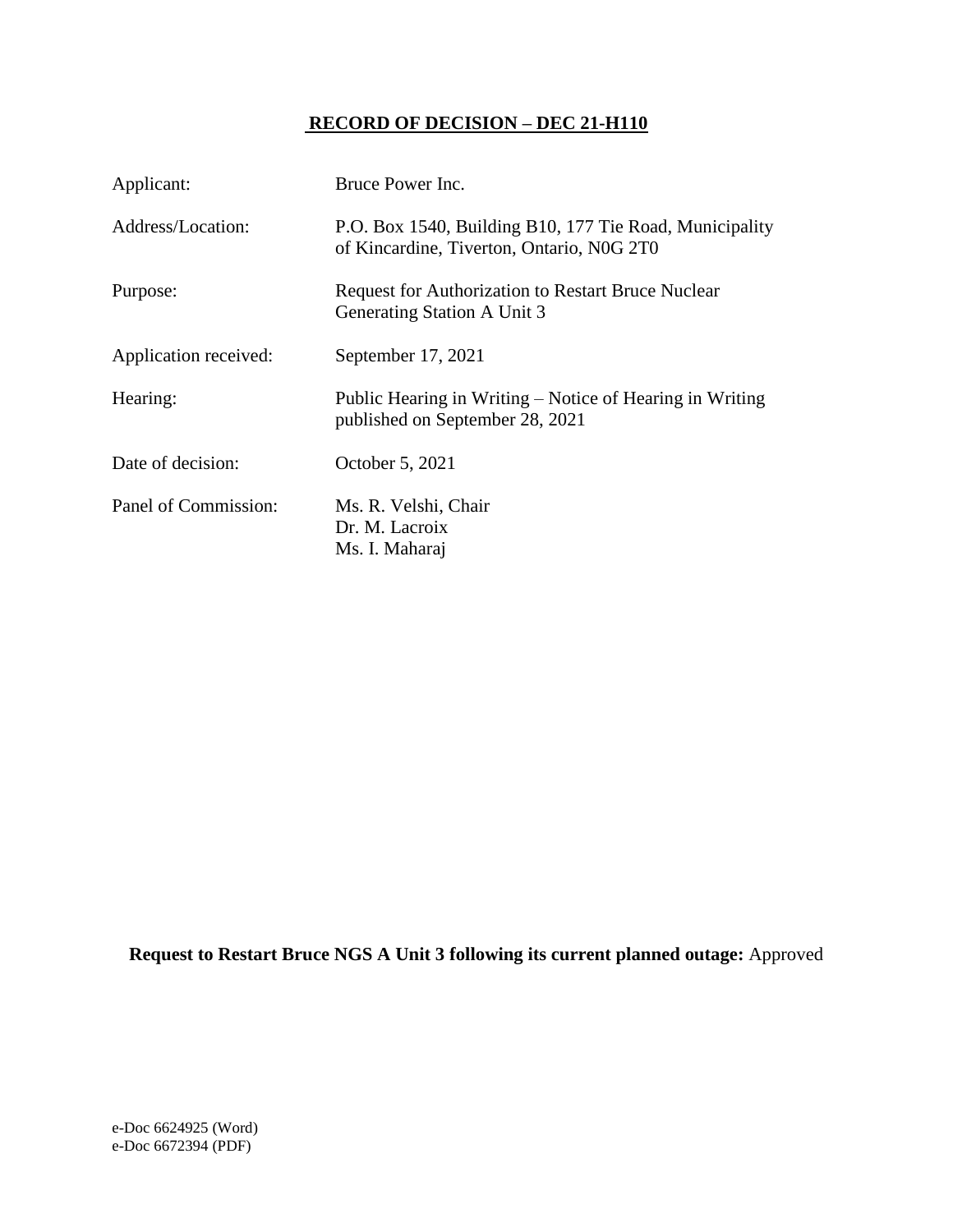# **Table of Contents**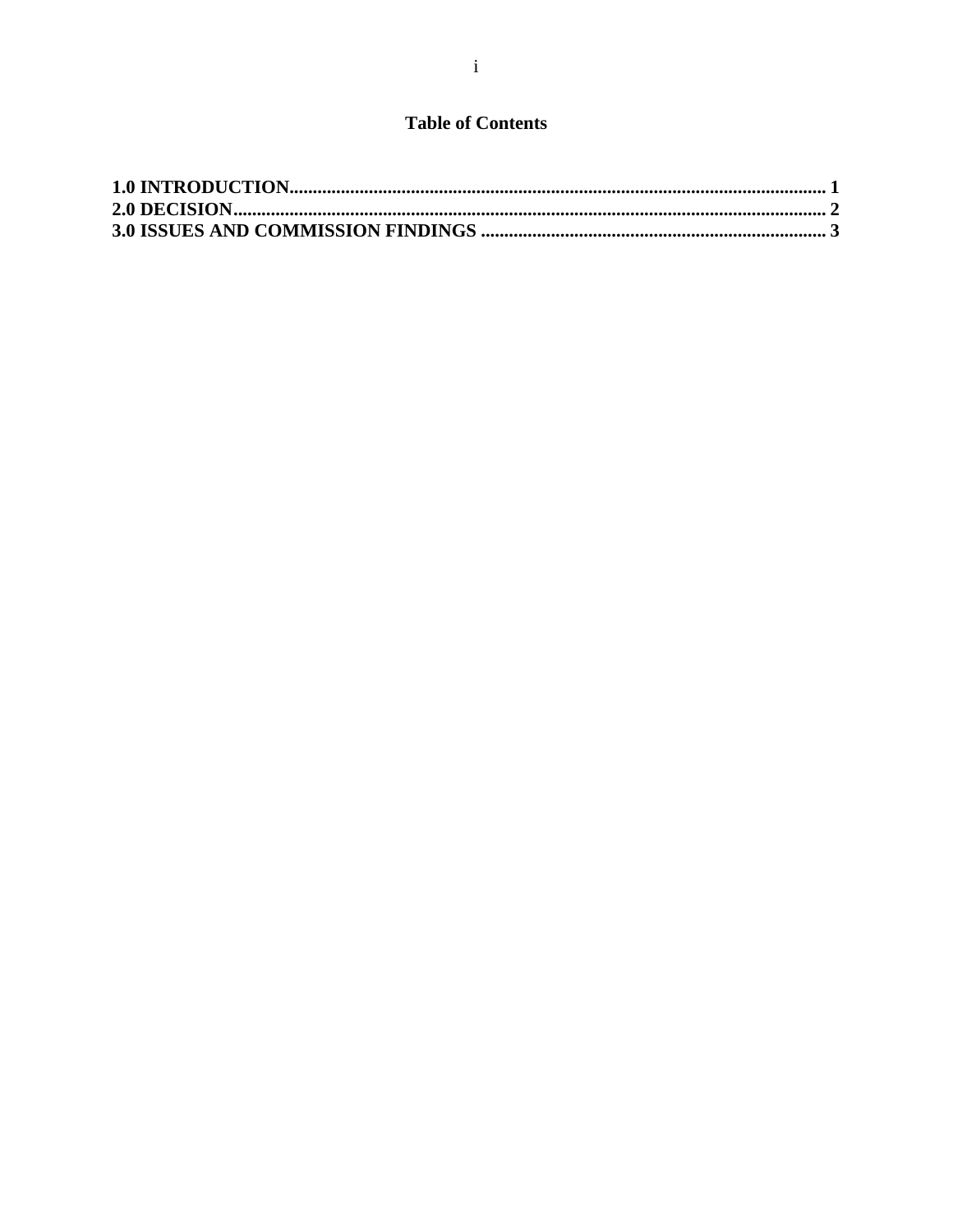#### <span id="page-3-0"></span>**1.0 INTRODUCTION**

- 1. Bruce Power Inc. (Bruce Power) has applied to the Canadian Nuclear Safety Commission<sup>1</sup> (CNSC) for an authorization to return Bruce Nuclear Generating Station (NGS) A Unit 3 (Unit 3) to service, following its current planned outage (outage A2131). Bruce Unit 3 is [subject to a CNSC order](https://www.nuclearsafety.gc.ca/eng/pdfs/Regulatory_Action/2021/20210726-designated-officer-order-to-Bruce-Power.pdf)<sup>2</sup> that requires the licensee to obtain authorization from the Commission prior to restart following any outage that results in the cooldown of the heat transport system. The Bruce NGS A comprises four 750 megawatt Canada Deuterium Uranium (CANDU) reactors (Units 1-4) and their associated equipment, and is located on the Bruce Nuclear Power Development site in the Municipality of Kincardine, Ontario. The Commission Secretary communicated the Commission's decision to Bruce Power on October 5, 2021.<sup>3</sup> This *Record of Decision* provides the detailed reasons for that decision.
- 2. A CNSC designated officer issued the order to Bruce Power after elevated hydrogen equivalent concentrations ([Heq]) in pressure tubes were reported to the CNSC. The discovery of elevated [Heq] at Bruce NGS A and B, Units 3 and 6 respectively, was considered by the designated officer to put into question the predictive capability of the model for the [Heq] levels in operating reactors with pressure tubes in extended operation. The Commission confirmed the designated officer order following a proceeding on [September 10, 2021.](http://www.nuclearsafety.gc.ca/eng/the-commission/pdf/SummaryDecision-September10-CMD21-H11-e.pdf)

#### Issues

3. The Commission must determine whether Bruce Power satisfied the conditions of the order, which provides that:

> Prior to the restart of any of Units 3, 4, 5, 7 or 8, following any outage that results in the cooldown of the heat transport system, Bruce Power shall obtain authorization from the Commission to restart.

Prior to seeking such authorization, Bruce Power shall either:

- a. carry out inspection and maintenance activities that demonstrate with a high degree of confidence that pressure tube [Heq] is within Bruce Power's licensing basis, per licence condition G.1, and submit results of such activities to CNSC staff;
- or

<sup>&</sup>lt;sup>1</sup> The *Canadian Nuclear Safety Commission* is referred to as the "CNSC" when referring to the organization and its staff in general, and as the "Commission" when referring to the tribunal component.

<sup>&</sup>lt;sup>2</sup> The Commission confirmed this order on September 22, 2021; refer to the Summary Record of Decision DEC 21-H11, *Review by the Commission of the Designated Officer Orders Issued to Bruce Power and Ontario Power*

*Generation Inc. on July 26-27, 2021; and Requests to Restart Reactors subject to the Orders*, September 22, 2021.

<sup>3</sup> Email from M. Leblanc (CNSC) to M. Burton (Bruce Power), *Bruce Unit 3 restart request - Commission decision*, October 5, 2021.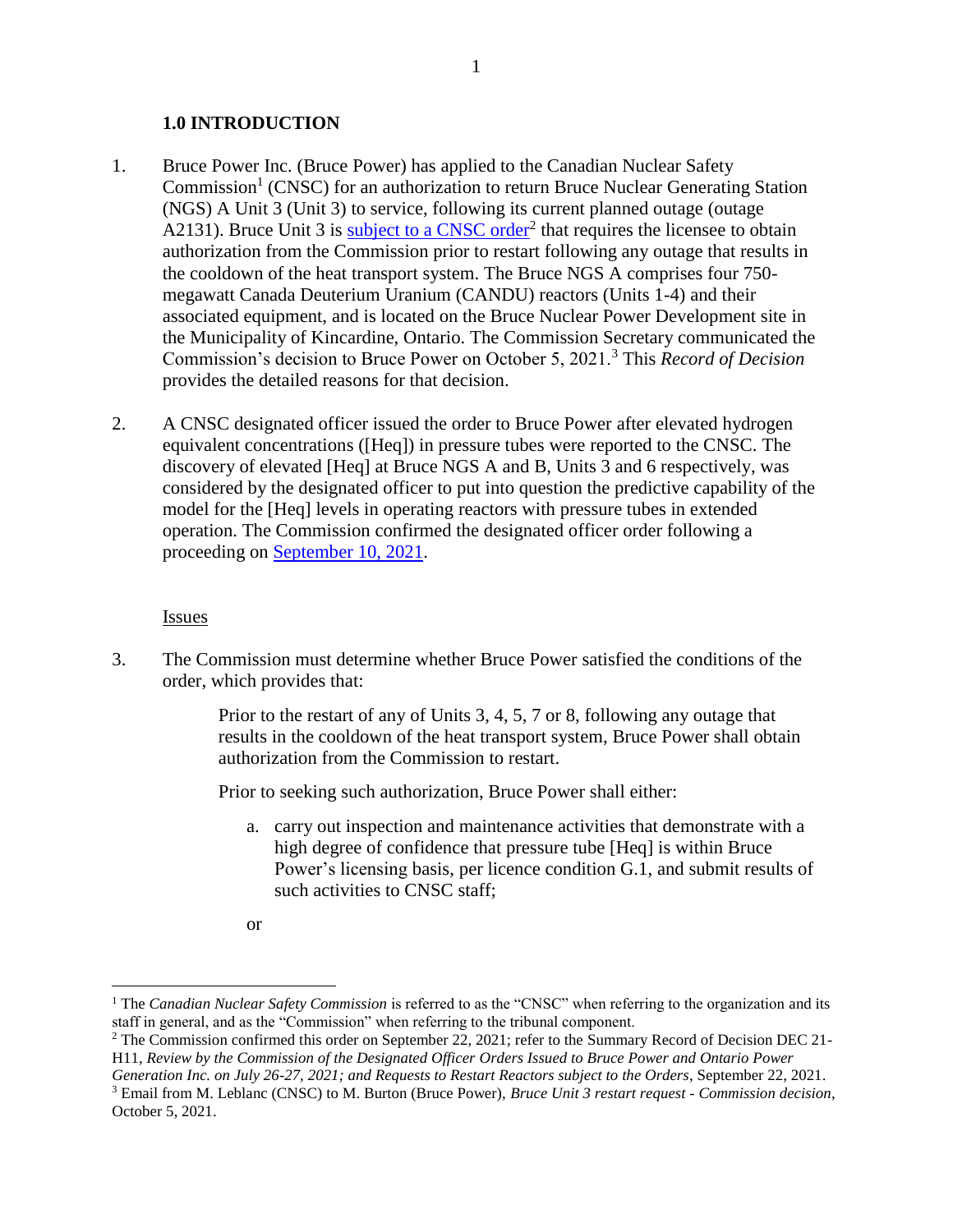- b. carry out inspection and maintenance activities that demonstrate with a high degree of confidence that no flaws are present in the region of pressure tubes where the models failed to conservatively predict the elevated [Heq], and submit results of such activities to CNSC staff.
- 4. The Commission has also considered the application of licence condition 15.3 of Bruce Power's CNSC licence, PROL 18.01/2028, to this request for restart. That condition provides:

Before hydrogen equivalent concentrations exceed 120 ppm (parts per million), the licensee shall demonstrate that pressure tube fracture toughness will be sufficient for safe operation beyond 120 ppm.

#### Hearing in writing

5. Pursuant to section 22 of the NSCA, the President of the Commission established a Panel of the Commission over which she would preside, including Commission Members Dr. Marcel Lacroix and Ms. Indira Maharaj, to decide on the request. A [notice of hearing in writing](http://www.nuclearsafety.gc.ca/eng/the-commission/pdf/Notice-BrucePower-Restart-CMD21-H110-e.pdf) was published on September 28, 2021. The hearing in writing was conducted in accordance with the *[Canadian Nuclear Safety Commission](https://laws-lois.justice.gc.ca/eng/regulations/sor-2000-211/page-1.html) [Rules of Procedure](https://laws-lois.justice.gc.ca/eng/regulations/sor-2000-211/page-1.html)*. The Commission considered written submissions from Bruce Power (CMD [21-H110.1,](https://www.nuclearsafety.gc.ca/eng/the-commission/hearings/cmd/pdf/CMD21/CMD21-H110-1.pdf) [21-H110.1A,](https://www.nuclearsafety.gc.ca/eng/the-commission/hearings/cmd/pdf/CMD21/CMD21-H110-1A.pdf) and CMD [21-H110.1B\)](https://www.nuclearsafety.gc.ca/eng/the-commission/hearings/cmd/pdf/CMD21/CMD21-H110-1B.pdf) and CNSC staff [\(CMD](https://www.nuclearsafety.gc.ca/eng/the-commission/hearings/cmd/pdf/CMD21/CMD21-H110.pdf) [21-H110\)](https://www.nuclearsafety.gc.ca/eng/the-commission/hearings/cmd/pdf/CMD21/CMD21-H110.pdf). The Commission also received a written submission from the Commission's [External Advisory Committee on Pressure Tubes](http://www.nuclearsafety.gc.ca/eng/the-commission/external-advisory-committee-pressure-tubes.cfm)<sup>4</sup> (captured in [CMD 21-H110Q\)](https://www.nuclearsafety.gc.ca/eng/the-commission/hearings/cmd/pdf/CMD21/CMD21-H110Q.pdf).

#### <span id="page-4-0"></span>**2.0 DECISION**

- 6. Based on its consideration of the matter, with respect to the restart of Bruce NGS Unit 3 from its current planned outage, the Commission concludes that Bruce Power has:
	- demonstrated with a high degree of confidence that no service-induced flaws are present in the region of pressure tubes where the models failed to conservatively predict the elevated [Heq], satisfying Option (b) of the conditions set in the order; and
	- demonstrated to the Commission's satisfaction that pressure tube fracture toughness will be sufficient for safe operation beyond 120 ppm, satisfying licence condition 15.3 of . PROL 18.01/2028 for the purposes of operation arising from this restart.

<sup>4</sup> Established on July 30, 2021, the External Advisory Committee on Pressure Tubes was created by the Commission, under its statutory authority to establish advisory committees, to complement the expertise of Commission members, and to provide an external perspective for the benefit of Commission members in their role as decision-makers.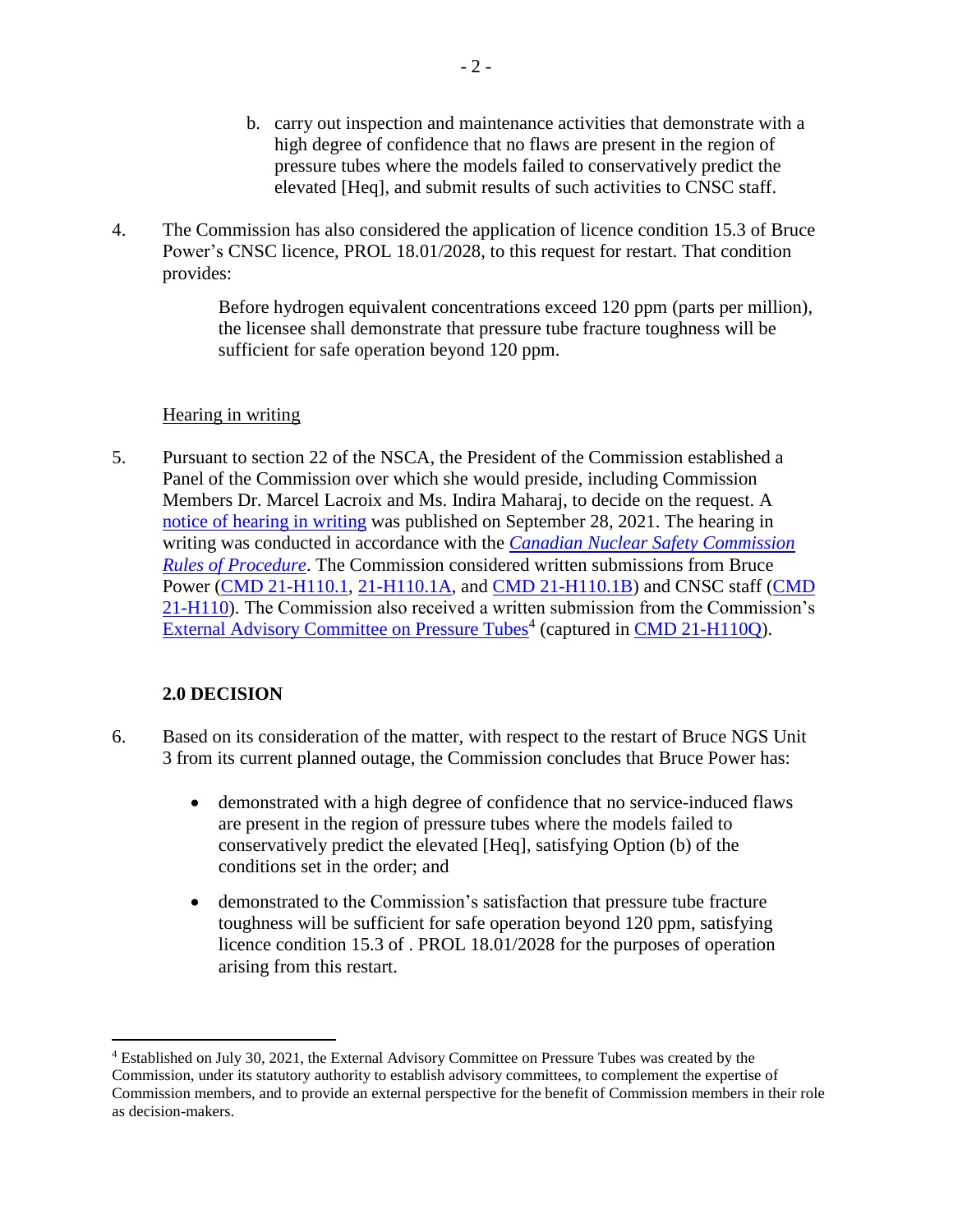Therefore, the Commission authorizes Bruce Power to restart Bruce Nuclear Generation Station A Unit 3 from its current planned outage.

7. The Commission does not authorize the restart of Bruce NGS A Unit 3 from any future outage. In keeping with its September 22, 2021 decision, the Commission will consider any such request upon the submission of a specific request by the licensee. Similarly, the Commission's satisfaction that the licensee has demonstrated sufficient pressure tube fracture toughness to ensure safe operation beyond 120 ppm, for the purposes of licence condition 15.3, applies only to this restart of this unit.

## <span id="page-5-0"></span>**3.0 ISSUES AND COMMISSION FINDINGS**

- 8. In conducting this hearing in writing, the Commission invited the EAC to comment on the submissions from Bruce Power, and the analysis and recommendations of CNSC staff, who were in turn provided an opportunity to respond. In addition, the Commission, through the Commission Secretary, sent questions to Bruce Power and CNSC staff. All of these exchanges are documented in [CMD 21-H110Q.](https://www.nuclearsafety.gc.ca/eng/the-commission/hearings/cmd/pdf/CMD21/CMD21-H110Q.pdf) The responses addressed the Commission's questions to a degree that allowed the Commission to reach a decision.
- 9. The scope of this decision is limited to Bruce Power's request for Commission approval to return Unit 3 to service following the current planned outage, as identified in CMD 21-H110.1.

#### Conditions of the Order

10. The Commission assessed whether Bruce Power had complied with the conditions of the order. Prior to seeking authorization to restart Unit 3, Bruce Power was required to satisfy either option (a) or (b) of the order. CNSC staff had previously established the following restart criteria for each option:

Criteria for option (a):

1. Licensee shall demonstrate an understanding of the mechanism leading to high Hydrogen equivalent [Heq] concentration in the region of interest<sup>5</sup>, and are able to conservatively model [Heq] concentration in this region.

Criteria for option (b):

- 1. Sufficient inspection data shall be available for the reactor unit to justify, with a high degree of certainty, that no flaws are present in the region of interest greater than 0.15 mm in depth; and
- 2. Corrective actions shall be implemented for tubes containing flaws greater than the specified depth.

<sup>&</sup>lt;sup>5</sup> The "region of interest" is the region of the pressure tubes defined as 75 mm inboard from the outlet burnish mark and 360˚ of the pressure tube circumference.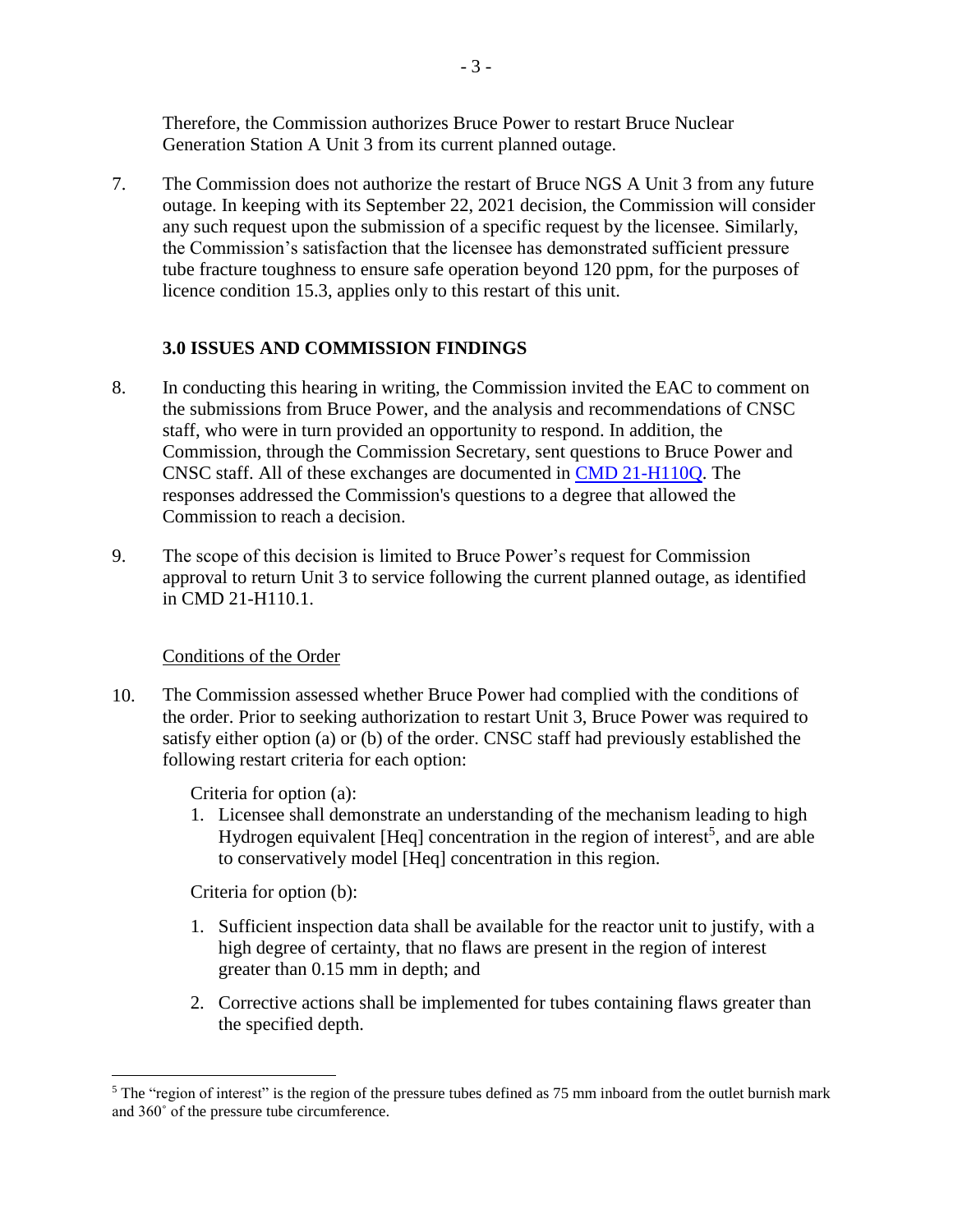- 11. The Commission is satisfied that the restart criteria established by CNSC staff are appropriate and provide reasonable bases on which to demonstrate confidence. The Commission is of the view that compliance with these criteria would demonstrate that the risk associated with elevated high [Heq] concentration in the region of interest is low.
- 12. During its current outage Bruce Power discovered [Heq] in Unit 3 pressure tubes in excess of the licence limit. As the [Heq] in Unit 3 is outside of the licensing basis, Bruce Power cannot satisfy the criteria for option (a). Satisfying option (a) would require strengthening the predictive capability of the model that has been called into question, but option (a) cannot apply where more than 120 ppm is the measured result. This decision will focus on the criteria for option (b).

### *Option (b), Criterion 1*

- 13. Bruce Power submitted that it is confident that there are no flaws<sup>6</sup> in the region of interest of Unit 3 pressure tubes. This assessment is based on the results of previous inspections, re-verifications and additional inspections to confirm the presence of flaws. Bruce Power explained that it carries out extensive inspections on Unit 3, and provided substantial evidence that the hydrogen isotope and flaw distributions in the outlet rolled joint regions of both Unit 3 and other units at Bruce Power are well understood. CNSC staff's assessment was that Bruce Power had demonstrated that there were no flaws greater than 0.15 mm deep in the region of interest of the 111 Unit 3 pressure tubes volumetrically inspected by Bruce Power.
- 14. Bruce Power further submitted statistical analysis demonstrating that the probability of a flaw in the region of interest for Unit 3 pressure tubes was low. Bruce Power submitted that the probability of the existence of at least one such flaw in the region of interest is less than 0.5%, and that the risk of having a significant flaw in the region of interest that could challenge pressure tube fitness for service is also low. In addition, according to Bruce Power, the configuration of fuel bundles in the pressure tubes in the Bruce NGS units is unlikely to cause flaws in the region of interest.
- 15. CNSC staff's assessment is that Bruce Power's inspection data and statistical analysis justify, with a high degree of certainty, that no service-induced flaws are present in the region of interest greater than 0.15 mm in depth, and that this satisfied restart criterion 1 for option (b) of the order. CNSC staff explained that the statistical analysis based on inspection data gathered from Bruce NGS Units 3 to 8 demonstrates that the expected number of flaws deeper than 0.15 mm in the population of Unit 3 pressure tubes that

 $6$  The flaw depth of 0.15 mm in the region of interest, as described in the orders, is based on the depth limit indicated in CSA standard N285.8, *Technical requirements for in-service evaluation of zirconium alloy pressure tubes in CANDU reactors*. CSA standard N285.8 also allows for operation with deeper flaws if licensees can disposition the flaws in accordance with the standard. "Dispositioning" is described in CSA N285.8, and includes evaluating examination results using an accepted fitness for service assessment methodology to determine acceptability for continued operation.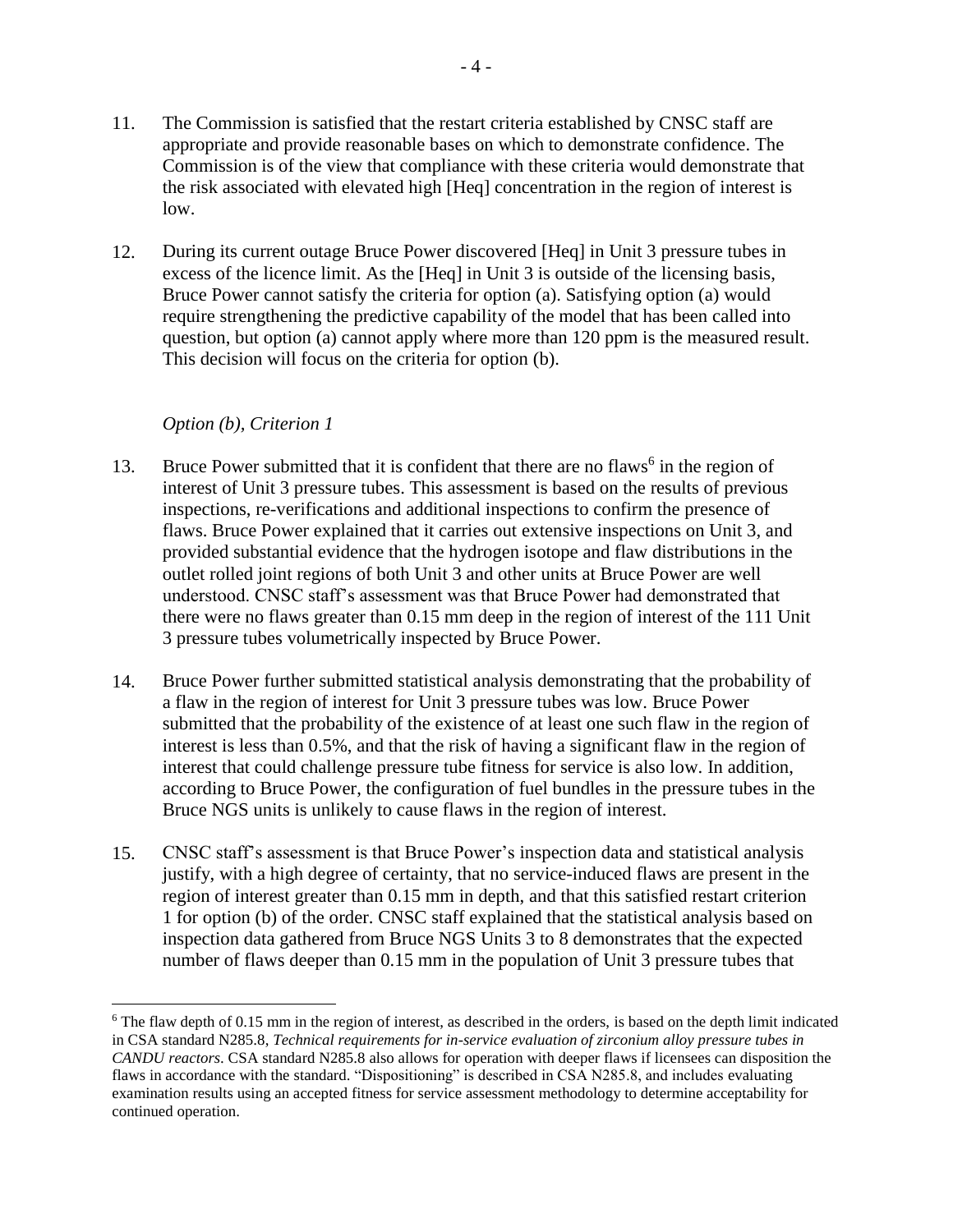have not been inspected is less than 1.0, which is within the safety case for the Bruce NGS, as approved by the Commission. CNSC staff further submitted that pressure tube flaws deeper than 0.15 mm are not likely to develop in the region of interest, as the potential drivers for the formation of such flaws are limited.

- 16. In its CMD, CNSC staff modified criterion 1 for option (b), adding "[serviceinduced]", as follows: "…with a high degree of certainty, that no [service-induced] flaws greater than 0.15 mm are present in the region of interest." The Commission sought clarification with respect to CNSC staff's usage of the term "service-induced." CNSC staff responded that the addition of "service-induced" does not change the criterion's intent. CNSC staff explained that "service-induced" reflects that the Unit 3 pressure tubes contain scrape marks greater than 0.15 mm deep – also referred to as "witness marks" by Bruce Power – as a result of inspection activities. Bruce Power introduced several scrape marks in the region of interest during the current outage. CNSC staff noted that scrape marks are different from flaws induced during operation, such as due to fretting.
- 17. Bruce Power submitted that scrape marks are not susceptible to crack initiation because the geometry of scrape marks is deliberately benign to avoid concentrating stress. CNSC staff concurred with Bruce Power's assertion, and submitted that the likelihood that such marks will initiate cracks with subsequent reactor operation, including during heat-up and cooldown cycles, is low. CNSC staff informed the Commission that Bruce Power had completed a stress analysis demonstrating that the resulting stress concentration associated with the scrape marks is insufficient to accumulate hydrogen at levels that would lead to crack initiation based on current crack initiation models. CNSC staff noted, however, that given the elevated [Heq] concentrations in Unit 3, it was important that Bruce Power continue with its plans to test materials with elevated [Heq] to fully validate the crack initiation models at [Heq] levels above 120 ppm.
- 18. The Commission recognizes that there is a distinction between "service-induced flaws", which may have a variety of geometric features, and "scrape marks" that are a result of inspection activities, and which have a known geometry that is not likely to result in crack formation. The Commission is satisfied that the addition of "serviceinduced" does not alter the intent of the criterion. With that in mind, the Commission is satisfied that Bruce Power has demonstrated, with a high degree of certainty, that no service-induced flaws are present in the region of interest greater than 0.15 mm in depth. The Commission concludes that Bruce Power has satisfied criterion 1 for Option (b) of the order.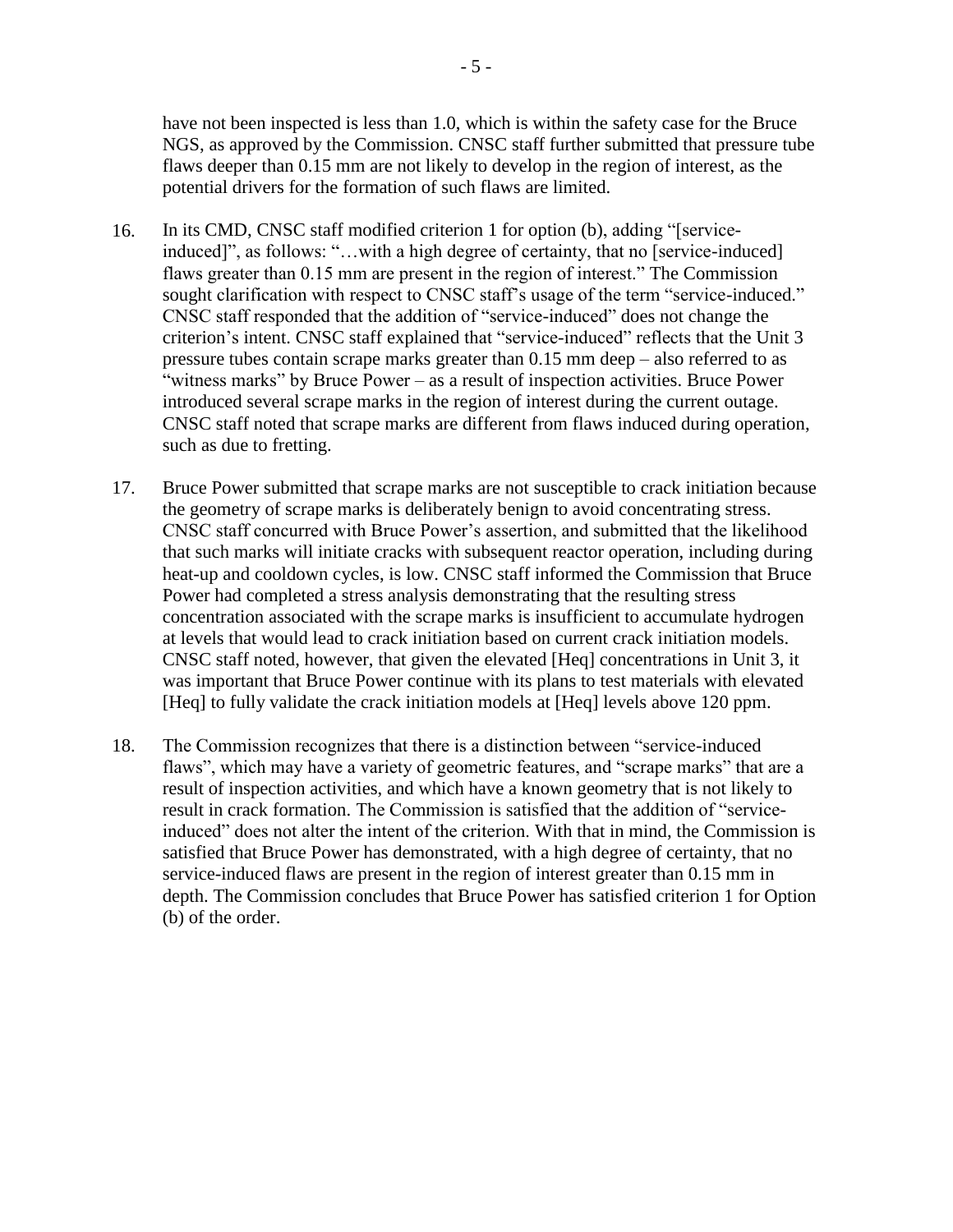*Option (b), Criterion 2*

- 19. The second criterion that CNSC staff set out for satisfying option (b) of the order requires that corrective actions be implemented for pressure tubes containing flaws greater than the specified depth (0.15 mm). The analysis for criterion 1 demonstrates that there are no flaws that would necessitate invoking criterion 2. Notwithstanding that, Bruce Power has proposed operational measures to improve operational safety margins during heat-up and cooldown, as well as during cold Primary Heat Transport conditions where there is limited potential for overpressure conditions to occur.
- 20. The Commission concludes that Bruce Power has satisfied both criteria for option (b) of the order.

Compliance with Licence Condition 15.3

21. Licence condition 15.3 for PROL 18.01/2028 requires that:

"Before hydrogen equivalent concentrations exceed 120 ppm, the licensee shall demonstrate that pressure tube fracture toughness will be sufficient for safe operation beyond 120 ppm".

The compliance verification criteria for licence condition 15.3, as outlined in Section 15.3 of LCH 18.01/2028-R002, establish that:

"Bruce Power shall obtain approval from the Commission before operating any pressure tube with a measured [Heq] greater than 120 ppm, or beyond the time any pressure tube is predicted to have a [Heq] greater than 120 ppm…"

- 22. Bruce Power's discovery of [Heq] in Unit 3 pressure tubes in excess of the licence limit was not predicted by current modeling. Bruce Power submitted that although it identified elevated [Heq] concentrations in the region of interest, the overall uptake of hydrogen in the pressure tubes is not increasing beyond the predicted rate, and that hydrogen concentrations are below the limit for the balance of the pressure tubes. The Commission's view is that Bruce Power did not knowingly operate Unit 3 with [Heq] in excess of the licence limit, and that the consequent regulatory action taken by the CNSC, including the designated officer order, has been appropriate.
- 23. In authorizing the restart of Unit 3, the Commission would be authorizing the operation of a reactor with a pressure tube with a measured [Heq] greater than 120 ppm. The Commission must therefore be satisfied that Bruce Power has demonstrated that pressure tube fracture toughness will be sufficient for safe operation beyond 120 ppm.
- 24. CNSC staff's assessment is that in satisfying option (b) of the order, Bruce Power has demonstrated that pressure tube fracture toughness will be sufficient for safe operation beyond 120 ppm. As such, it is CNSC staff's view that Bruce Power has complied with the intent of Licence Condition 15.3, and that Unit 3 could be safely returned to service following the current planned outage.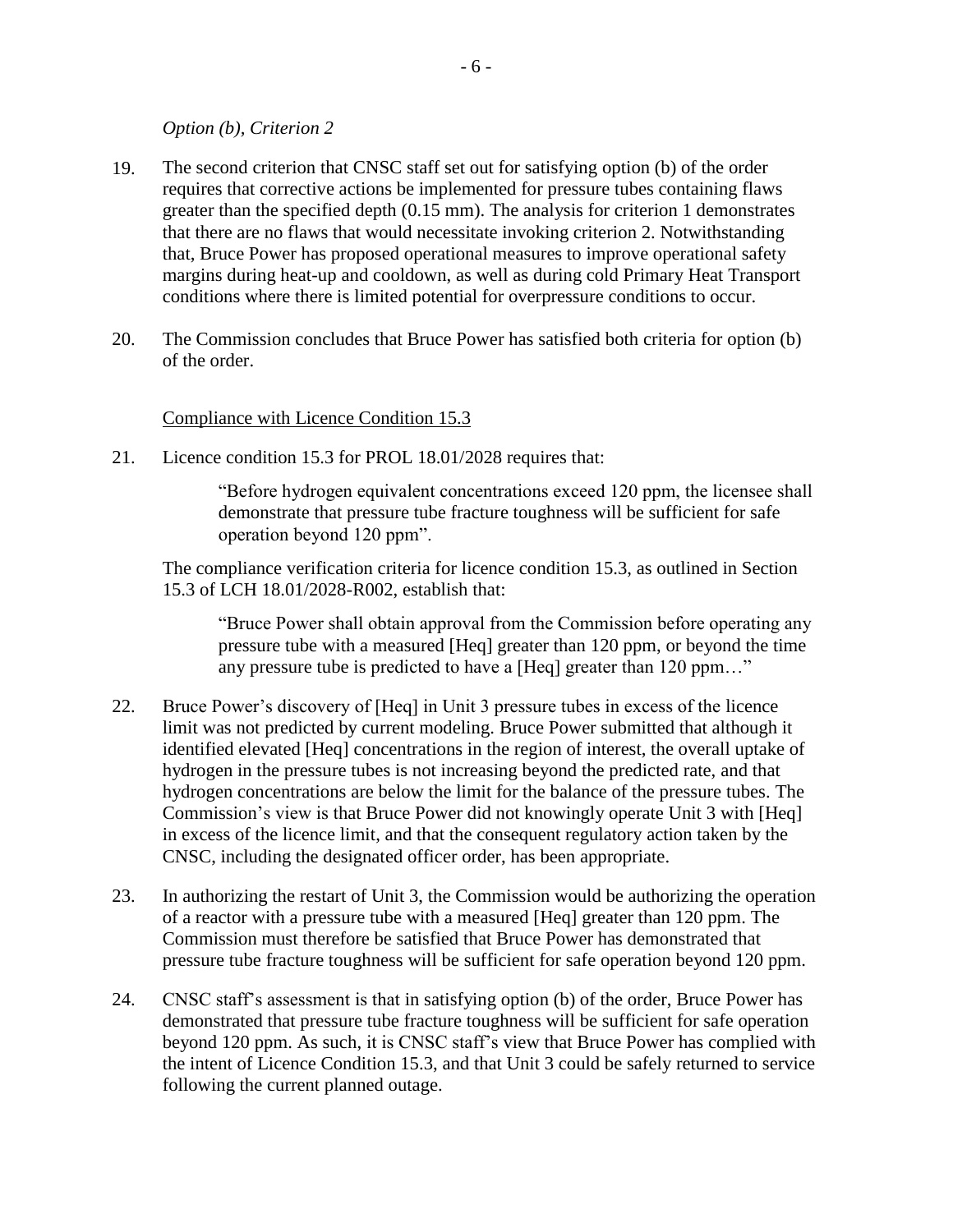25. The Commission is satisfied that Bruce Power has demonstrated, for the purposes of licence condition 15.3 in relation to this restart, that pressure tube fracture toughness will be sufficient for safe operation beyond 120 ppm. Consequently, the Commission approves the restart and operation of Unit 3 following the current planned outage.

#### Scope of Restart Request

26. The Commission considered whether the restart request should be applicable to future outages for Unit 3, beyond outage A2131. Bruce Power requested Commission approval to return Unit 3 to service following the current planned outage. In its August 13, 2021 letter to the Commission Secretary, referenced in 21-H110.1 and captured in [CMD 21-H11.2,](https://www.nuclearsafety.gc.ca/eng/the-commission/hearings/cmd/pdf/CMD21/CMD21-H11-2.pdf) Bruce Power stated that:

> "Bruce Power is also seeking acknowledgement that by demonstrating the return to service of Unit 3 is compliant with the Order that this unit will operate to its planned Major Component Replacement in the first quarter of 2023. During this short interval, the unit may need to return to service from an unplanned outage and also from the Bruce A Vacuum Building and Station Containment Outage in 2022 and the authorization to return to service would be applicable to these circumstances as well."

- 27. Bruce Power submitted that the risk of a pressure tube rupture resulting from a through-wall flaw in Bruce Unit 3 prior to the commencement of the Major Component Replacement is very low. Bruce Power's view is that it has demonstrated flaw stability for up to 250 ppm [Heq].
- 28. CNSC staff's view is that the fitness for service of the pressure tubes containing scrape marks should be evaluated to support restart from future outages, as crack initiation from a flaw is most likely to occur during a reactor cooldown cycle. CNSC staff explained that the known scrape marks will not impact safe restart and subsequent full power operation following the current outage since there is no mechanism for crack formation while the unit is depressurized or during heat-up as part of the restart process.
- 29. As noted previously in this decision, Bruce Power will conduct confirmatory tests to fully validate its crack initiation models at [Heq] levels above 120 ppm. CNSC staff explained that additional work is planned to confirm the accuracy of the models for elevated levels of [Heq], up to 220 ppm, to support continued operation of tubes with scrape marks in locations of elevated [Heq]. CNSC staff stated that the first of these test results are expected prior to the end of 2021.